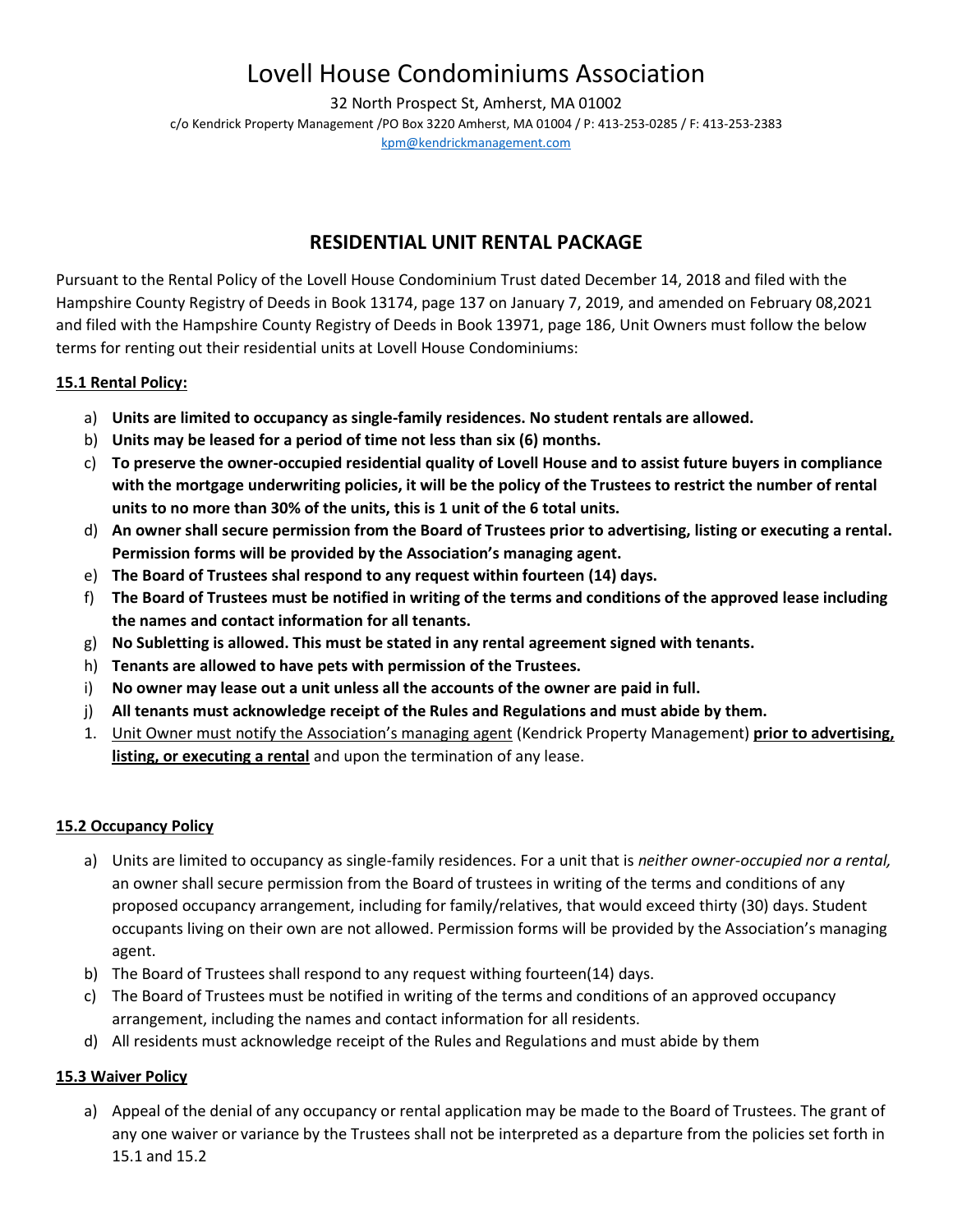#### **15.4 Fine Policy**

- a) A fine of ONE THOUSAND DOLLARS (\$1000) will be imposed against any owner who fails to secure advance permission for occupancy, rental, or allows a tenant to sublet.
- b) Failure of any resident, tenant or owner to follow the Rules and Regulations may result in fines again unit owner ( 17.2)

#### The following forms and documents are part of this Rental Package:

Permission form to request Unit Rental/Occupancy Form (please note this form must be completed **PRIOR** to advertising or leasing the unit

- 1. Rental Policy
- 2. Permission form to request unit rental/occupancy
- 3. Assent of Unit Rental Form
- 4. Rules & Regulations Tenant Acknowledgement Form
- 5. Unit Owner/Occupant Information Form including vehicle registration
- 6. Rules & Regulations

Lovell House Condominium Documents can be downloaded from the Managing Agent's website: [www.kendrickmanagement.com](http://www.kendrickmanagement.com/)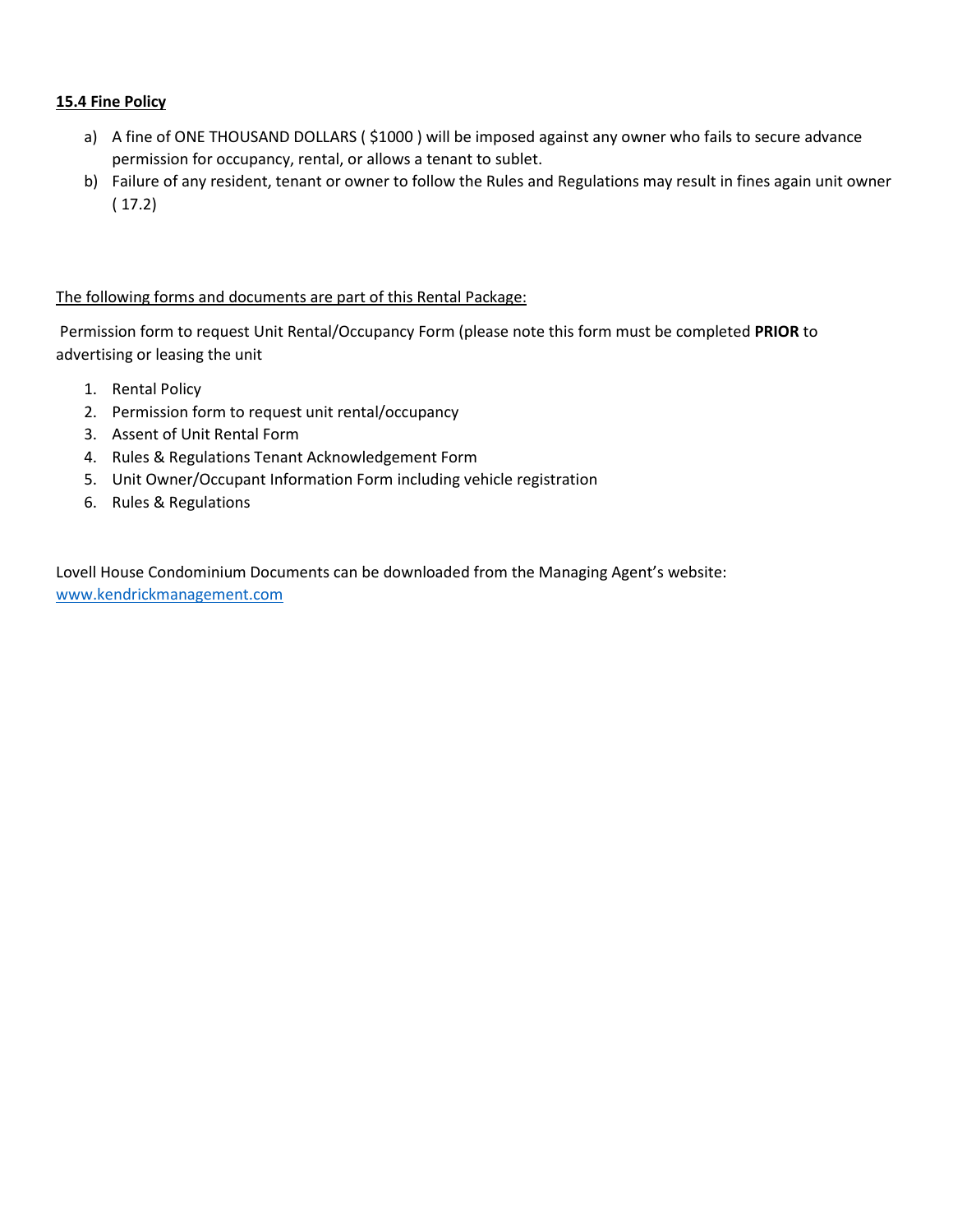32 North Prospect St, Amherst, MA 01002 c/o Kendrick Property Management /PO Box 3220 Amherst, MA 01004 / P: 413-253-0285 / F: 413-253-2383 [kpm@kendrickmanagement.com](mailto:kpm@kendrickmanagement.com)

## **PERMISSION REQUEST FORM FOR UNIT RENTAL/OCCUPANCY**

The undersigned Unit Owner(s) requests permission to lease his/her unit or request permission for Occupancy of nonowner, non-rental occupancy. Permission must be secured from the Board prior to advertising, listing, or executing a rental or occupancy of a non-owner arrangement.

The undersigned, being a duly authorized Property Manager for the Lovell House Condominium Trust, which was created by a Declaration of Trust and By-Laws dated December 14, 2018 and Amended on February 8,2021 and recorded in the Hampshire County Registry of Deeds, hereby approves the following permission form following the review of the Lovell House Board of Trustees:

| To occupy/rent Building/Unit #                                       | owned by |  |
|----------------------------------------------------------------------|----------|--|
| Period of proposed rental lease, not less than 6 months:             |          |  |
| Occupancy request(non-tenant) Terms & Conditions, exceeding 30 days: |          |  |

This consent is conditioned upon the aforesaid owners to provide in writing the terms and conditions of an approved lease or occupancy arrangement, including the names and contact information for all residents and tenants/occupants faithfully observing all of the restrictions, conditions and terms of the Rules and Regulations of the Lovell House Condominium Trust and the Condominium Documents as herein defined, in default of which this consent may be revoked by the undersigned Property Manager or the Board of Trustees.

By:

Property Manager **Date** Date of *Date* Date of *Date* Date of *Date* Date of *Date* Date

 **PROPERTY MANAGER PLEASE CERTIFY: Is Unit Owner's Account Paid in full? Yes No**

\_\_\_\_\_\_\_\_\_\_\_\_\_\_\_\_\_\_\_\_\_\_\_\_\_\_\_\_\_\_\_\_\_\_\_\_\_\_\_\_\_\_\_\_ \_\_\_\_\_\_\_\_\_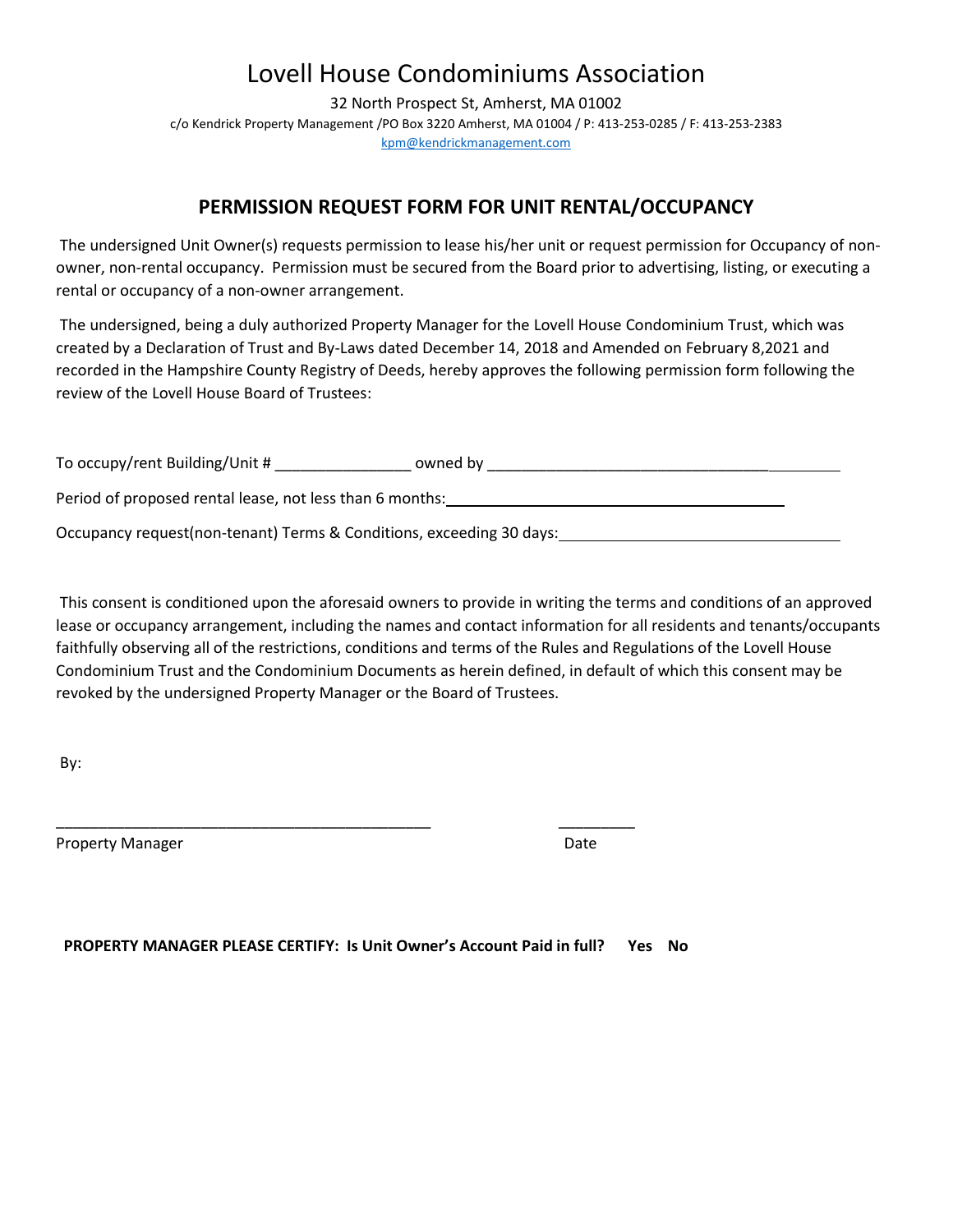32 North Prospect St, Amherst, MA 01002 c/o Kendrick Property Management /PO Box 3220 Amherst, MA 01004 / P: 413-253-0285 / F: 413-253-2383 [kpm@kendrickmanagement.com](mailto:kpm@kendrickmanagement.com)

### **ASSENT OF UNIT RENTAL FORM**

The undersigned Unit Owner(s) requests permission to lease his/her unit to the tenants referenced below.

A copy of the proposed lease, including the terms and conditions, names, and contact information of proposed tenants.

Tenants with pets must have prior approval by the Board before allowing pets.

\_\_\_\_\_\_\_\_\_\_\_\_\_\_\_\_\_\_\_\_\_\_\_\_\_\_\_\_\_\_\_\_\_\_\_\_\_\_\_\_\_\_\_\_ \_\_\_\_\_\_\_\_\_

\_\_\_\_\_\_\_\_\_\_\_\_\_\_\_\_\_\_\_\_\_\_\_\_\_\_\_\_\_\_\_\_\_\_\_\_\_\_\_\_\_\_\_\_\_\_\_\_\_\_\_\_\_

\_\_\_\_\_\_\_\_\_\_\_\_\_\_\_\_\_\_\_\_\_\_\_\_\_\_\_\_\_\_\_\_\_\_\_\_\_\_\_\_\_\_\_\_\_\_\_\_\_\_\_\_\_

The undersigned, being a duly authorized Property Manager for the Lovell House Condominium Trust, which was created by a Declaration of Trust and By-Laws dated December 14, 2018 and Amended on February 8,2021 and recorded in the Hampshire County Registry of Deeds, hereby approves the following assent to rent form following the review of the Lovell House Board of Trustees:

| Tenant #1             | Tenant #2 |  |
|-----------------------|-----------|--|
| to occupy Bldg/Unit # | owned by  |  |

\_\_\_\_\_\_\_\_\_\_\_\_\_\_\_\_\_\_\_\_\_\_\_\_\_\_\_\_\_\_\_\_\_\_\_\_\_\_\_\_\_\_\_\_ \_\_\_\_\_\_\_\_\_\_\_\_\_\_\_\_\_\_\_\_\_\_\_\_\_\_\_\_\_\_\_\_\_\_\_\_\_\_\_\_

This consent is conditioned upon the aforesaid tenants faithfully observing all the restrictions, conditions and terms of the Rules and Regulations of the Lovell House Condominium Trust and the Condominium Documents as herein defined, in default of which this consent may be revoked by the undersigned Property Manager or Board of Trustees.

By:

Property Manager and Date Date of the Date of the Date of the Date of the Date of the Date of the Date of the Date of the Date of the Date of the Date of the Date of the Date of the Date of the Date of the Date of the Date

Unit Owner(s) hereby acknowledges that they have made the above-named tenants aware of the provisions of the Lovell House Condominium Trust Master Deed and Declaration and By-Laws and have explained the Rules and Regulations of the Condominium Association. Failure of your tenants to abide by these Rules and Regulations or with any of the provisions of the Condominium documents will result in you, as the Unit Owner, being held responsible for any and all infractions.

Unit Owner's Signature Date

Unit Owner's Signature Date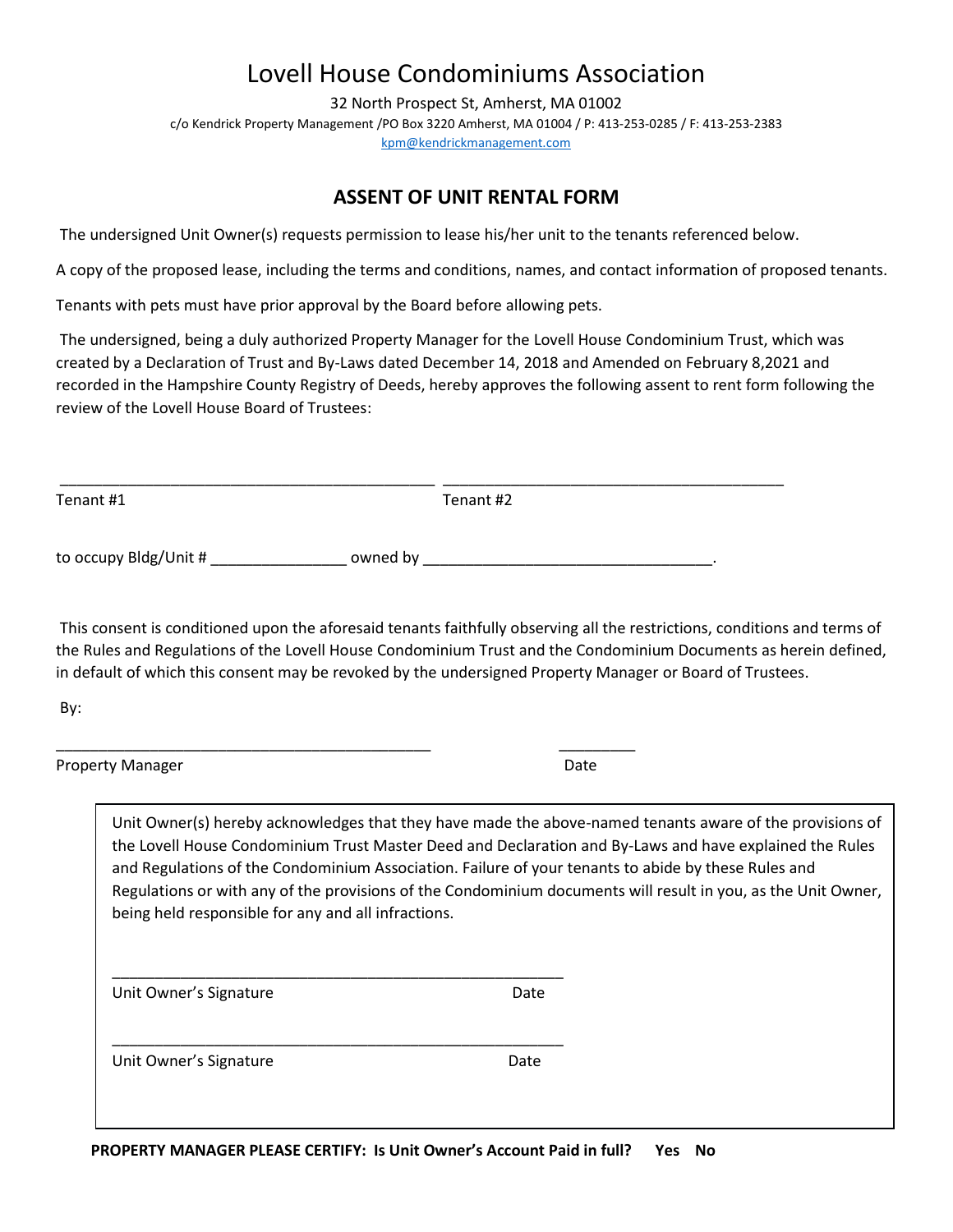32 North Prospect St, Amherst, MA 01002 c/o Kendrick Property Management /PO Box 3220 Amherst, MA 01004 / P: 413-253-0285 / F: 413-253-2383 [kpm@kendrickmanagement.com](mailto:kpm@kendrickmanagement.com)

### **RULES AND REGULATIONS TENANT ACKNOWLEDGEMENT FORM**

| ADDRESS:     | <u> 2000 - 2000 - 2000 - 2000 - 2000 - 2000 - 2000 - 2000 - 2000 - 2000 - 2000 - 2000 - 2000 - 2000 - 2000 - 200</u> |       |  |
|--------------|----------------------------------------------------------------------------------------------------------------------|-------|--|
|              |                                                                                                                      |       |  |
| PHONE: home: |                                                                                                                      | cell: |  |

**I (we) hereby acknowledge that I (we) have received and read a copy of the Rules and Regulations and agree to abide by all terms thereof.** 

| Signature | Date |  |
|-----------|------|--|
| Signature | Date |  |